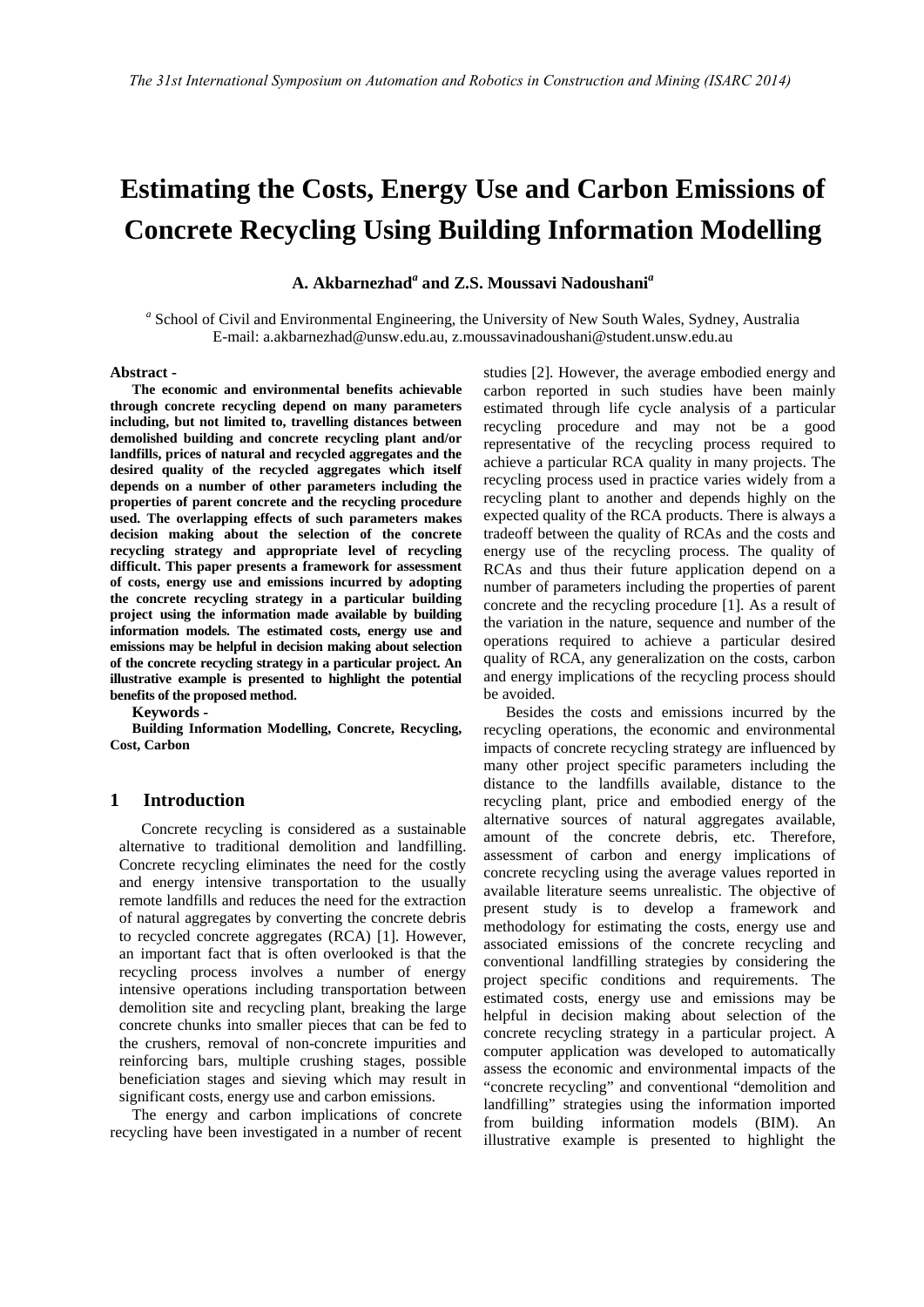potential benefits of the proposed method.



Figure 1. Important parameters to be considered in estimating the economic and environmental impacts of a) concrete recycling strategy b) demolition and landfilling strategy

# **2 Methodology**

# **2.1 Identifying the Required Recycling Process to Achieve Desired RCA Quality**

All the operations involved in concrete recycling

process consume energy and thus lead to carbon emissions. The important parameters (operations) contributing to the economic and environmental impacts of the "concrete recycling" strategy are summarized in Figure 1a. As shown, besides the effects of the demolition operation which is common between the landfilling and recycling strategies, the impacts of concrete recycling strategy can be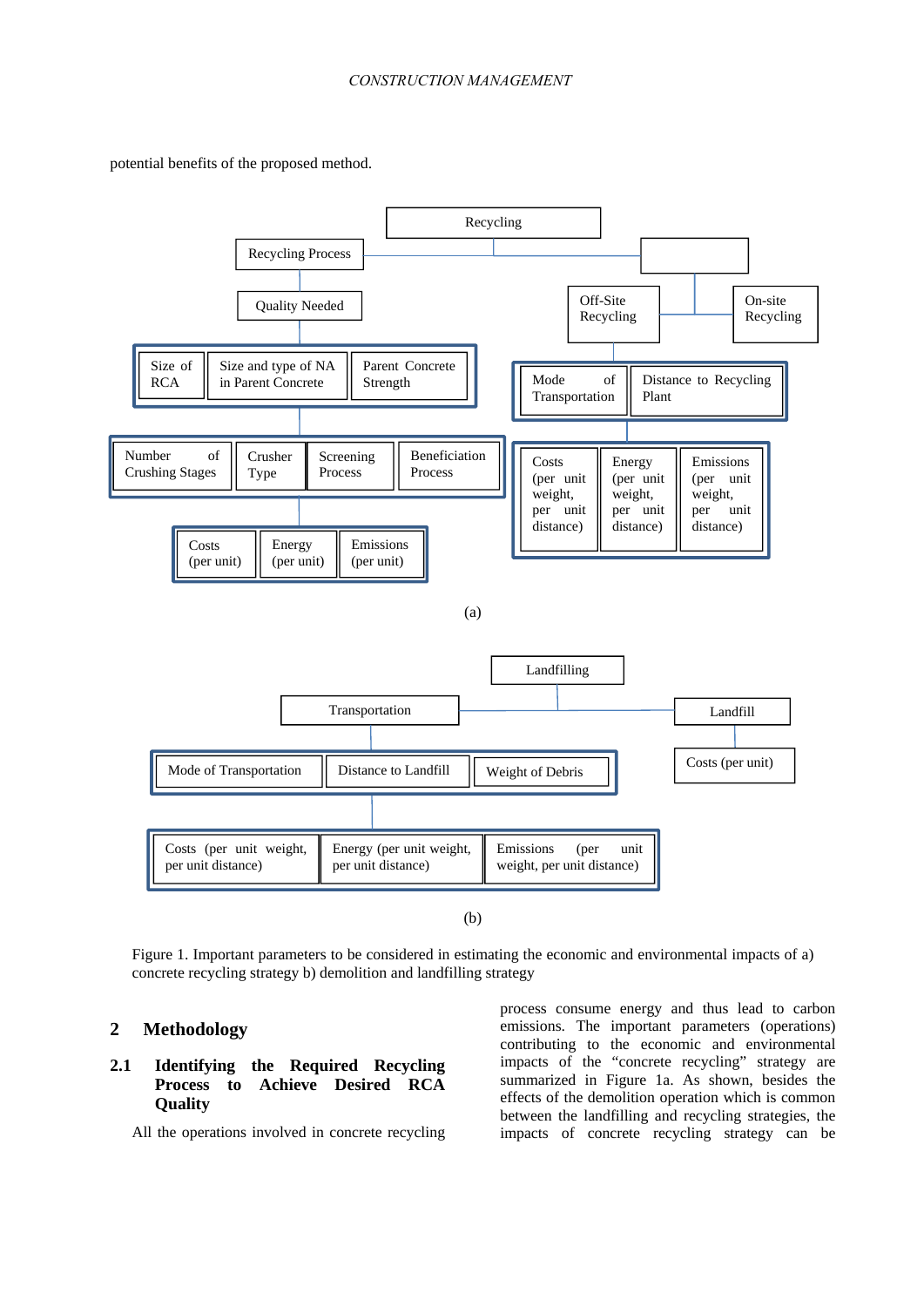generally divided into two general groups; impacts of the recycling operations and impacts of transportation. The costs, energy use and emissions incurred in the recycling process depend basically on the operations used in a particular recycling plant. The type and sequence of the operations involved in the recycling process are basically a function of the quality of the RCA needed as well as the properties of the concrete debris available. The parent concrete properties and information on the availability of various local recycling technologies can be used to identify the recycling procedure needed to achieve a desired RCA quality. In this study, a computer application was developed to identify the required recycling operations to achieve the expected RCA quality for a given set of parent concrete properties (input by user or imported from BIM), the expected density (water absorption) of the recycled concrete aggregates or the expected maximum reduction in strength of the new concrete to be made with RCAs (referred to as recycled aggregate concrete (RAC)). The algorithm used was based on the experimental results reported in references [1, 3]. Similarly, to estimate the economic and environmental impacts of conventional demolition and landfilling strategy for comparison and decision making purposes, the main parameters affecting the costs, energy use and emissions in this strategy should be identified. These parameters are summarized in Figure 1b. These are on the top of the economic and environmental impacts of demolition.

#### **2.2 Estimation of the Costs, Energy use and Emissions of Individual Operations**

In the next step, the costs, energy use and associated emissions of individual recycling operations are estimated. The procedure used is summarized in Table 1. The input data for estimating the actual costs, energy use and associated emissions of a particular operation include the price, embodied energy and embodied carbon of the equipment, service life of the equipment and the estimated production rate of recycling plant. The embodied energy and embodied carbon of equipment refer to the energy use and the associated carbon emissions, respectively, incurred during the manufacturing process, transportation and installation of the equipment and can be estimated through life cycle analysis. Present study assumes that such information is made available by equipment manufacturers or can be obtained from available life cycle inventories. In the present study, a database was created to store price, energy, carbon, and service life information for the machineries commonly used by the local recycling plants and demolition contractors. The costs, energy use and carbon emissions incurred in

the recycling process were then estimated using the methodology described in the following.

| Table 1. Estimating the costs, energy use and carbon |
|------------------------------------------------------|
| emissions of the various operations involved in      |
| . 1'                                                 |

| concrete recycling                                                                                                                                                                                                                                                                                                      |                                                                                                                                                                       |                                                                                                                                                           |  |
|-------------------------------------------------------------------------------------------------------------------------------------------------------------------------------------------------------------------------------------------------------------------------------------------------------------------------|-----------------------------------------------------------------------------------------------------------------------------------------------------------------------|-----------------------------------------------------------------------------------------------------------------------------------------------------------|--|
| <b>Input Information</b><br><b>Required</b>                                                                                                                                                                                                                                                                             | <b>Parameters</b><br><b>Estimated</b> using<br>the Input Info                                                                                                         | <b>Analysis</b><br>Output                                                                                                                                 |  |
| Original value:<br>• Cradle to site embodied<br>energy and embodied<br>carbon of equipment<br>• Purchase price of<br>equipment<br>Service life of<br>the<br>equipment<br>Salvage Value:<br>Residual economic value,<br>embodied<br>energy<br>and<br>embodied<br>carbon<br>of<br>equipment at the end of<br>service life | Depreciation<br>in<br>embodied<br>the<br>energy value,<br>embodied carbon<br>value<br>and<br>economic value of<br>equipment per<br><b>RCA</b><br>tonne<br>production. | $\checkmark$ Overall<br>energy use<br>per tonne<br><b>RCA</b><br>production<br>$\checkmark$ Overall<br>emissions<br>per tonne<br><b>RCA</b><br>production |  |
| Energy consumption<br>of<br>equipment per tonne RCA<br>production<br>Emissions of equipment per<br>tonne RCA production<br>Energy tariff<br>maintenance<br>Estimated<br>costs of equipment                                                                                                                              | Operational costs,<br>energy use<br>and<br>emissions<br>of<br>equipment<br>per<br><b>RCA</b><br>tonne<br>production.                                                  | Overall<br>costs per<br>tonne RCA<br>production                                                                                                           |  |

The energy use of the recycling process is estimated as:

$$
ER = \left(\sum_{i=1}^{n} EU_i + DEE_i\right) \times W \tag{1}
$$

Where, ER is the total energy consumed in production of W ton of RCA,  $EU_i$  is the operation energy used by equipment number i, n is the total number of the recycling operations and  $\overline{DEE_i}$  is the predicted depreciation in the embodied energy of the equipment i when used to produce 1 ton of recycled concrete aggregate. Similarly one could derive similar expression for the associated carbon emission and costs of the recycling process as follows:

$$
CR = \left(\sum_{\substack{i=1 \ i \ n}}^{n} C_i + DEC_i\right) \times W \tag{2}
$$

$$
CoR = \left(\sum_{i=1}^{N} Co_i + DEV_i\right) \times W \tag{3}
$$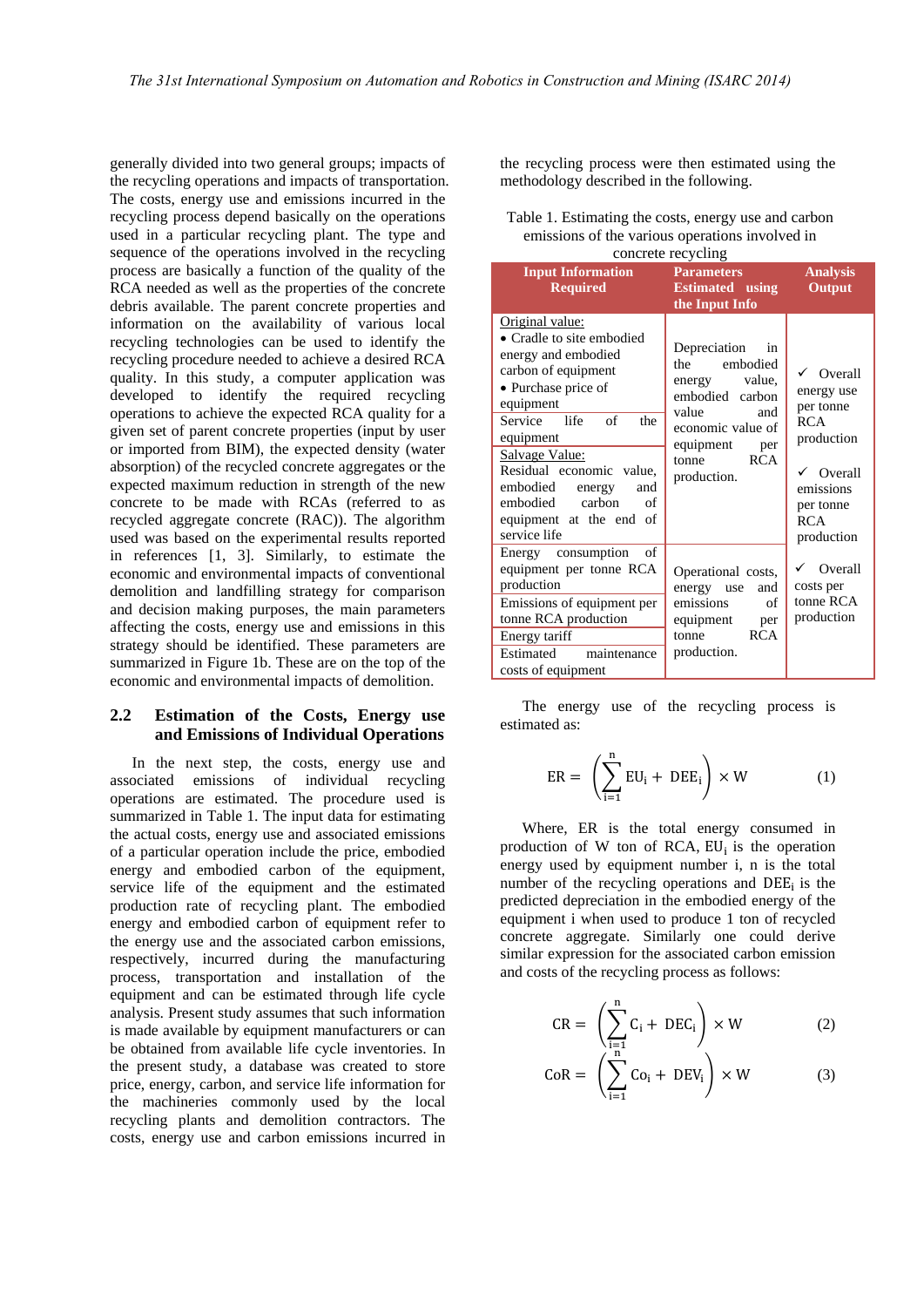Where, CR and CoR are respectively the carbon emissions and costs incurred by the recycling process to produce W tonne of RCA,  $C_i$  and  $C_o$  are respectively the carbon emissions and costs incurred to operate the equipment/machine i in the recycling plant (per tonne production of  $RCA$ ),  $DEC<sub>i</sub>$  and  $DEFV<sub>i</sub>$ are respectively the predicted depreciation in the embodied carbon and economic value of the respective equipment when used to produce 1 tonne of recycled concrete aggregate, i is the number associated with each equipment and n is the total number of the equipment used to produce RCA in the recycling plant.

Various depreciation methods may be used to estimate the depreciation in the embodied energy, embodied carbon and economic value of the equipment per ton production of RCA. The method used in the present study is based on the estimated production capacity of the equipment during its service life, the salvage value (economic value, embodied carbon and embodied energy of the salvaged equipment) and the initial value (economic value, embodied carbon and embodied energy) of the equipment. The depreciation in the embodied energy value, embodied carbon value and economic value of equipment due to production of 1 ton of RCA may be estimated using the following equations:

$$
DEE_i = \frac{(EE_i - SEE_i)}{TSLP_i} \tag{4}
$$

$$
DEC_i = \frac{(EC_i - SEC_i)}{TSLP_i}
$$
 (5)

$$
DEV_i = \frac{(EV_i - SEV_i)}{TSLP_i} \tag{6}
$$

Where,  $EV_i$ ,  $EE_i$  and  $EC_i$  are respectively the initial economic value, embodied energy and embodied carbon of equipment i and  $SEV_i$ ,  $SEE_i$  and  $SEC_i$  are respectively the salvage economic value, embodied energy and embodied carbon of equipment i. TSLP $<sub>i</sub>$  is</sub> the estimated total amount of RCA producible through the service life of the respective equipment (in tons). The embodied energy, embodied carbon and economic values of various equipment can be estimated using various local and international inventories available and are occasionally made available by the manufacturers. The salvage embodied carbon and embodied energy of equipment is estimated by taking into account the potential use for the salvaged equipment at the end of its service life.

Once the costs, energy use and emissions of individual operations have been estimated, the respective total values for recycling strategy (and/or demolition and landfilling strategy) can be then estimated by adding up those incurred in the

individual operations involved. The methodology used in the present study to obtain the required information to perform such calculations is presented in the following section.



Figure 2. The four main components of the concrete recycling analyzer unit

#### **3 Data Gathering and Analysis**

The main components of the framework and the economic and environmental assessment tool developed in the present study are shown in Figure 2.

The *Information Modelling Unit* is responsible for making available the information required for the economic and environmental analysis. The main components of this unit include building information models (BIM), costs, energy and carbon database, location database and user interface (Figure 3). The subunits of the information modelling unit are briefly described in the following.

*Structural BIM subunit:* Typical structural detailing BIM models created in state-of-the-art structural BIM software contain information that can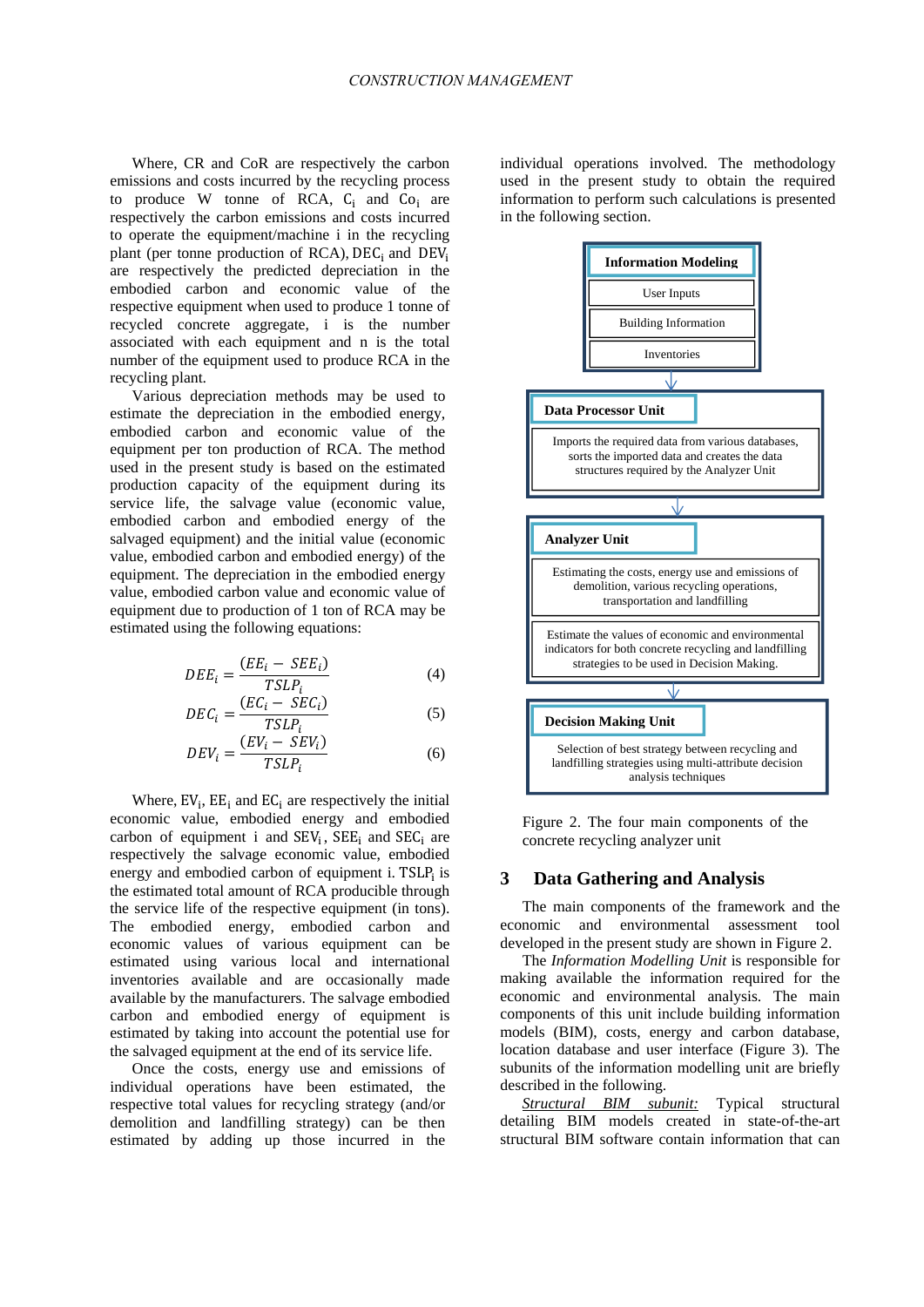be useful in economic and environmental analysis of concrete recycling strategy. These may include properties of the parent concrete, amount of the recyclable concrete available, location of the building and any other information related to the special considerations such as potential hazards and contamination. Such information can be added manually by building designers or imported automatically from components libraries used frequently by the design team.

*Cost, Energy and Carbon (CEC) Database:* This database provides the information required to estimate the overall cost, energy consumption and emissions incurred by the recycling operations and transportation of debris to the recycling plant. The information stored in this database includes the unit cost, energy use and emissions incurred by various recycling operations including crushing, conveying, sieving, etc. In addition, this database includes information on the present market price of RCA and natural aggregates and the costs, energy use and emissions incurred by various modes of transportation.

*Location and Technology (LT) Database:* The framework and tool developed in the present study uses the geographic coordinates of the building defined in the building information model and the geographic coordinates of the recycling plants from the location database to calculate the travelling distances required to estimate the costs, energy use and emissions incurred by transportation.

In addition, the location and technology data base used in the present study includes information on the equipment available in the various local recycling plants listed in the database.

The *data processor unit* developed in this study imports the selected data from the structural information models, costs, energy and carbon databases and the location database, sorts out these data and creates the required data structure which can then be used by the analyzer unit to perform various economic and environmental analyses. In this study, a pilot Analyzer Unit (programmed in Visual Basic) was developed and used to perform the economic and environmental analyses (Figure 4). In the first step, the analyzer unit uses the input information on the required quality of RCA, strength of the parent concrete and size of the aggregates in the parent concrete to estimate the number of the crushing stages required to achieve the required quality. At the same time, based on the information available in the "location and technology database", the possibility of using the RCA beneficiation technologies based on the availability and various operation alternatives are identified. In the second step, the analyzer uses the information imported from the building information

model including the dimensions of the elements, number of the similar elements in the model and the size and number of the reinforcing rebar to estimate the total amount of the recyclable concrete and recyclable reinforcing rebars available. If the strength of parent concrete varies in the model, the quantities of concrete are grouped into different groups requiring different recycling operations to achieve the required quality.

| <b>Project Specific Database</b>                       | <b>Inventories</b>                                                  |
|--------------------------------------------------------|---------------------------------------------------------------------|
| <b>Structural Building</b><br><b>Information Model</b> | <b>Location and Technology</b><br>Database                          |
| Amount of Recyclable<br>Concrete                       | Location of Local Concrete<br><b>Recycling Plant</b>                |
| Size of NA in Parent<br>Concrete                       | <b>Available Recycling</b><br><b>Technology in Local Plants</b>     |
| Parent Concrete Strength                               | Location of Available<br>Landfills                                  |
| Geographical coordinates                               |                                                                     |
|                                                        |                                                                     |
| <b>User Input</b>                                      | <b>Carbon and Energy and</b><br><b>Costs Inventories (CEC)</b>      |
| The quality of RCA<br>needed (Class A, B or C)         | Carbon emission, energy<br>use and costs of recycling<br>operations |
| Size range of RCA                                      | Carbon emissions energy                                             |
| Required strength of the<br>RAC                        | use and costs of various<br>types of transportation                 |

Figure 3. Components of the Information Modelling Unit

In the third step, the analyzer unit uses the information made available by the CEC database including the unit costs, energy use and emissions of the individual operations (as imported from inventories), the information on the recycling operations required as determined in the first step and the estimated amount of the recyclable concrete and steel calculated in the second step to estimate the overall costs, energy use and emissions associated with the recycling process. In the fourth step, the analyzer uses the information made available by the location and technology database to estimate the transportation distance required and to identify the mode of transportation based on the options available. Next, the unit costs, energy use and emissions of the selected mode of transportation are identified from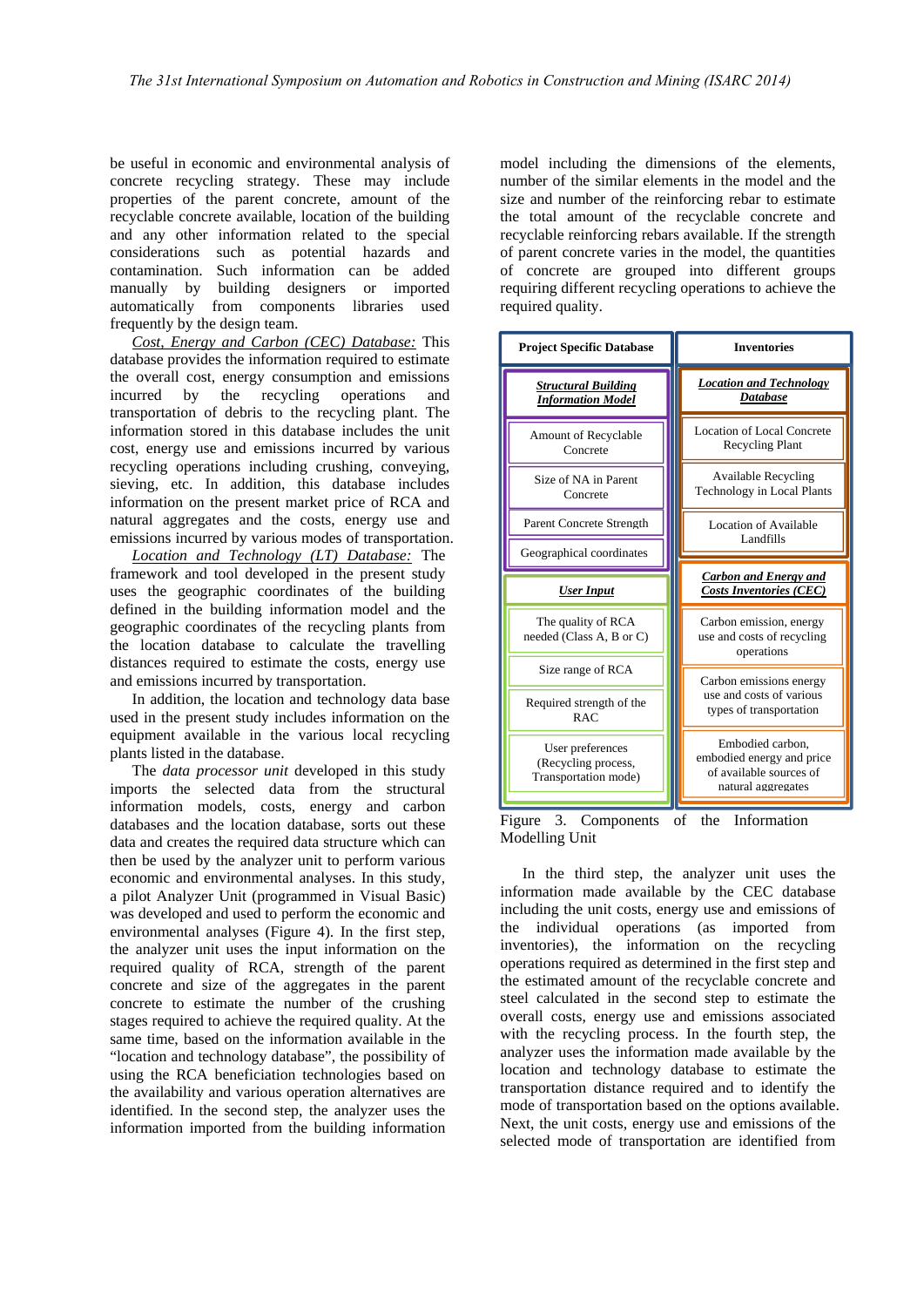the CEC database. These values and the estimated amount of the recyclable materials estimated in step 2 are used to estimate the economic and environmental impacts of the transportation. The overall impacts are then estimated by the adding up the impacts of the recycling process and the transportation. To estimate the costs, energy use and emissions of the landfilling operation, the transportation distance is calculated using the information provided by the LT database. The amount of the materials as estimated in the step 2 and the unit values of costs, emissions and energy use of transportation looked up from the CEC database are then used to estimate the economic and environmental impacts due to the transportation to landfill.

# **4 Case Study**

The case project considered in the present study is

a commercial-residential building with the total site area of  $25170.398$  m<sup>2</sup> constructed using a fully precast concrete structure system with the 3D model shown in Figure 5. The structure was modelled in Tekla Structures BIM software. It was assumed that all the structural concrete used had a 28 compressive strength of 30 MPa and were made using granite aggregates with a maximum size of 20 mm. As shown in the proposed framework such information are crucial to estimate the quality of the recycled aggregates produced using a particular recycling process. It was also assumed that owners require any recycling strategy to produce RCAs which are suitable for use in structural concrete at a NA replacement percentage of at least 50% while limiting the strength reduction of the new concrete with respect to the concrete made with 100% natural aggregates to less than 10%. This information was



Figure 4. The analyzer unit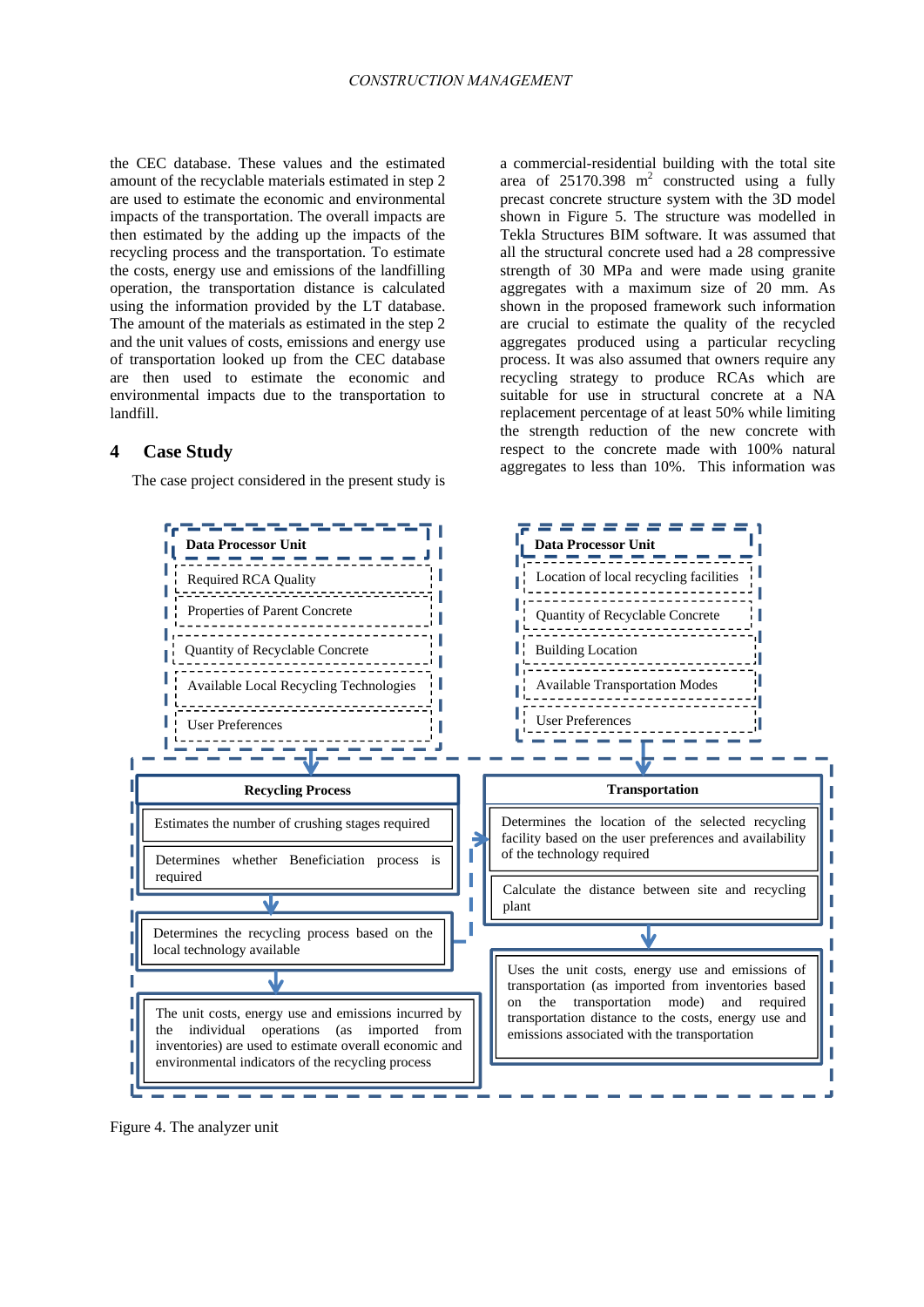used by the computer algorithm developed in this study to identify the recycling operations required to achieve the desired quality. The transportation distances to the recycling plant and landfills were assumed to be 10 km and 50 km, respectively. The transportation was assumed to be performed by a fleet of 10 ton and 5 ton motor Lorries.



Figure 5. 3D representation of the case building modeled in Tekla Structures

The results of the economic and environmental analyses performed based on our prop osed framework are presented in Figures 6, 7 and 8. Figure 6 shows the costs inc urred during various stage es of "recycling" and "landfilling" strategies as well as the earnings through the sale of recycled products in the concrete recycling strategy. The earnings were calculated by estimating the total volumes of coarse and fin ne recycled aggregates producible by considering the estimated yield of the recycling process and multiplying the estimated volume of each size fraction of RCA by its estimated market price. The steel rebars were assumed to be sold at the market price for the steel scraps. The demolition costs were estimated by calculating the total volume of concrete to be demolished using quantity takeoffs from BIM and multiplying the latter by the unit cost of demolition using the user-selected demolition method. Similar method was applied to estimate the energy use and emissions incurred during the building demolition.

As can be seen in Figure 6, the costs incurred by various concrete recycling operations including breaking, crushing, sieving and conveying accounted for about only 12.5% of the total costs of the recycling transportation accounted for about 59.5% and 28% of the total recycling costs. This indicates that the recycling process is not the main cost factor even when relatively more sophisticated recycling operations are used to produce higher quality RCAs process whereas demolition and

(suitable for up to 50% replacement in structural concrete). Therefore, production of high quality RCAs through the use of relatively costlier recycling operations should be considered as a potential strategy.

As can be seen in Figure 6, while the demolition costs are relatively similar for concrete recycling and landfilling strategies, the longer travelling distance to the landfill than to recycling plant, as assumed in thi case study, resulted in consider transportation costs in the landfilling strategy. As shown, while the transportation costs accounted for almost 28% of the total costs in the recycling strategy, this figure was about 70% in the landfilling strategy. In general, transportation is also one of the most important factors contributing to the economic and environmental impacts of the concrete recycling and landfilling strategies. requirements may be considered as an importan decision criteria for selection of the optimal deconstruction strategy for dealing with the concrete debris. Therefore, transportation rably higher lal<br>uglal<br>on do<br>to<br>to<br>is nd<br>on<br>.nt



Figure 6 6. Costs in ncurred by concrete recycling and landfilling strategies.

As shown, for the case project considered in the present study, the recycling process seemed to resul in about 50% lower costs compared to the demolition and landfilling strategy. However, it should be noted that the costs of the recycling strategy can increase considerably if the concrete debris have to be transported for long distances due to the unavailability of local recyc ling plants. ndee<br>eey<br>6

Another interesting point to be noticed in Figure is the considerably high revenues achievable from the sale of recycled and recyclable products including the RCAs and steel rebars. As shown, such revenues can RCAs and steel rebars. As shown, such revenues can easily exceed the costs of recycling and may serve as a source of considerable income to the project owners. As shown, in this case study, the significant earnings from the sale of steel scraps and RCA outweighed the